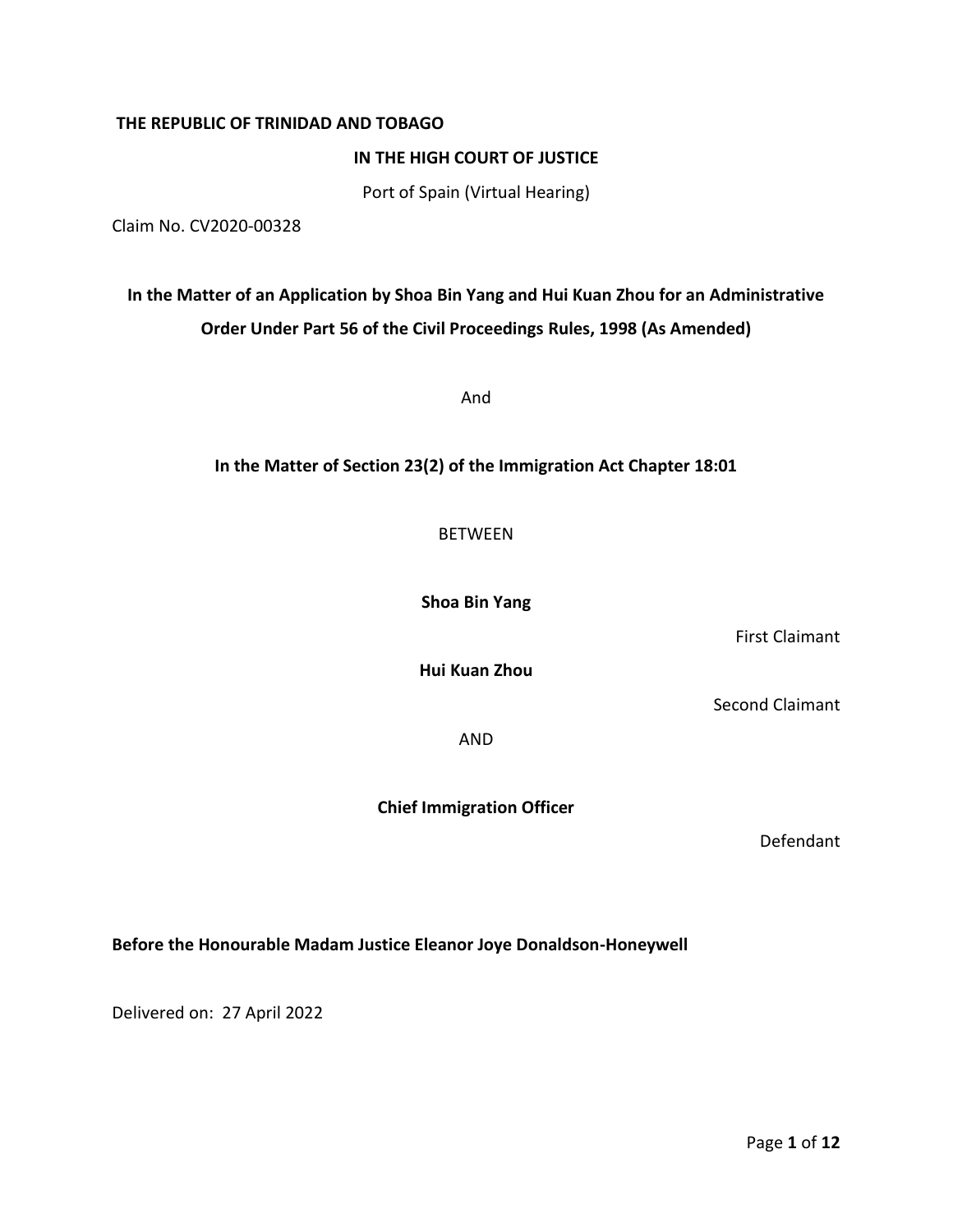### **Appearances:**

Mr. Saddam Hosein and Ms. Kavita Sarran, Attorneys-at-Law for the Claimants

Ms. Maria Belmar-Williams and Ms. Svetlana Dass, Attorneys-at-Law for the Defendant

## **JUDGMENT**

# **A. Introduction**

- 1. In this application, the Claimants seek judicial review of the decision of the Chief Immigration Officer (Defendant) to initiate a Special Inquiry under **Section 23** of the **Immigration Act Chap 18:01**. The Claimants contend that Special Inquiry proceedings, which could result in immediate deportation, ought not to be initiated while their applications for permanent residency are before the Minister of National Security (the Minister) for decision.
- 2. The reliefs claimed are set out in the fixed date claim, filed 27 January 2020, as follows:
	- a. An Order of certiorari quashing the decision of the Chief Immigration Officer her agents and/servants, initiating and/or prosecuting and/or continuing the process of Special Inquiry under **Section 23 of Immigration Act Chap. 18:01**, during the pendency of the applications for permanent residency by the Claimants under **Section 5(3) of the Immigration Act Chap. 18:01** before the Minister of National Security for decision.
	- b. An order certiorari quashing the decision of the Chief Immigration Officer to initiate and prosecute the Claimants by way of Special Inquiry under **Section 22 of the Immigration Act Chap. 18:01.**
	- c. An Order of prohibition staying all or any proceedings, namely the Special Inquiry under the **Immigration Act Chap. 18:01** by the Chief Immigration Officer, allowing for the detention or deportation of the Claimants until the determination of the applications of the Claimants for permanent residency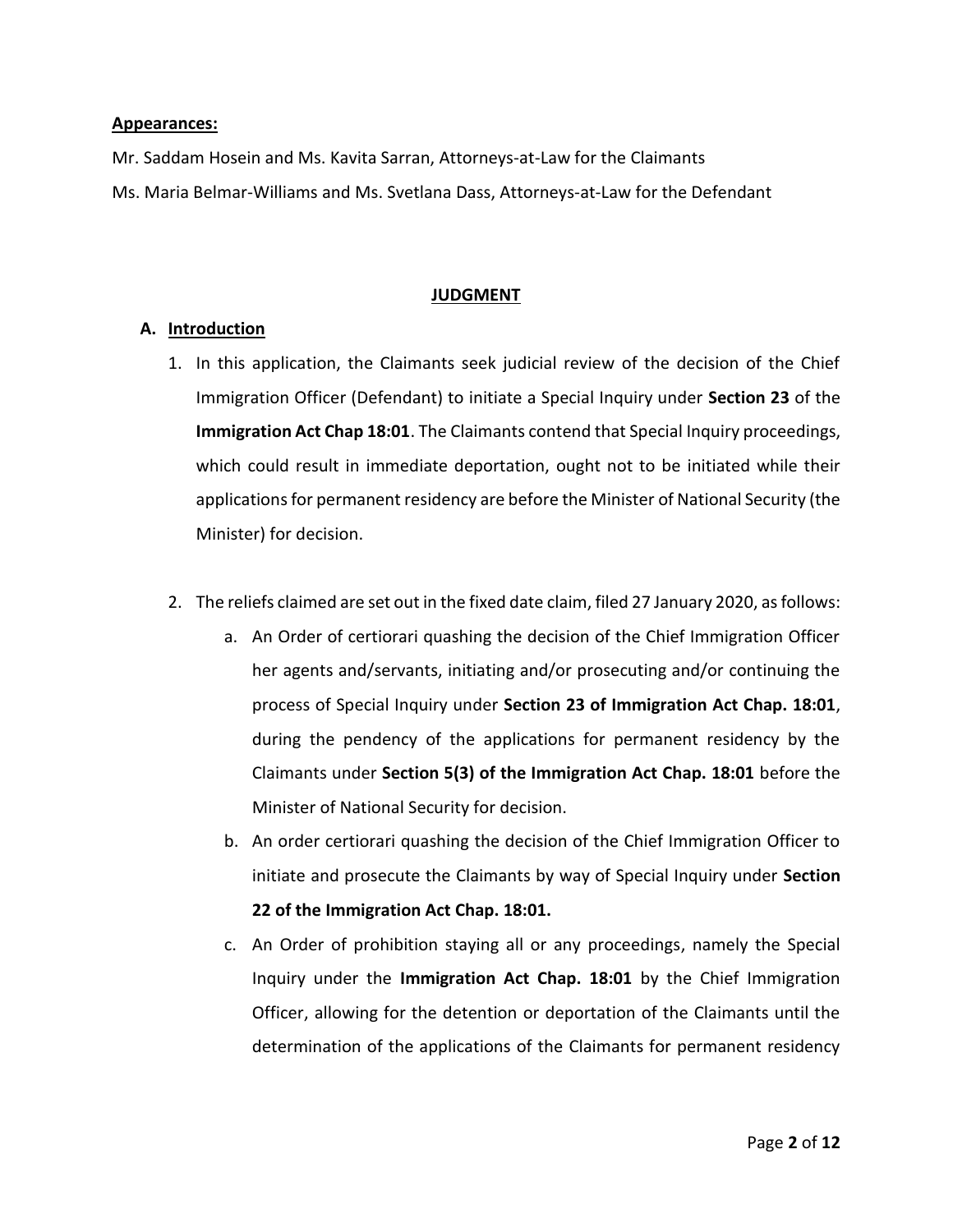under **Section 5(3) of the Immigration Act Chap. 18:01** by the Minister of National Security.

- d. An Order prohibiting the Chief Immigration Officer, her servants and/or agents from harassing, interfering with, or detaining the Claimants, in any manner whatsoever, until the determination of the application for permanent residency of the Claimants by the Minister of National Security.
- e. An Order prohibiting the Chief Immigration Officer, his servants and/or agents from committing any acts that adversely affect or interfere with or render nugatory the exercise of the discretion of the Minister of National Security in relation to the pending application of the Claimants for permanent residency namely:
	- i. Deporting the Claimants during the pendency of the said application;
	- ii. Detaining, in any manner whatsoever, during the pendency of the said application;
	- iii. Arresting and/or threatening the Claimants with arrest and/or detention of the said Claimants during the pendency of the said application.
- f. An Order of certiorari revoking the Orders of Supervision of the Chief Immigration Officer or alternatively an Order staying the expiration of the said Orders of Supervision pending the determination of the application of the Claimants by the Minister of National Security.
- g. Costs.
- h. Such further other orders, directions or writs as the Honourable Court considers just and as the circumstances of this case warrants pursuant to **Section 8 (1) (d)** of the **Judicial Review Act, Chap. 7:08.**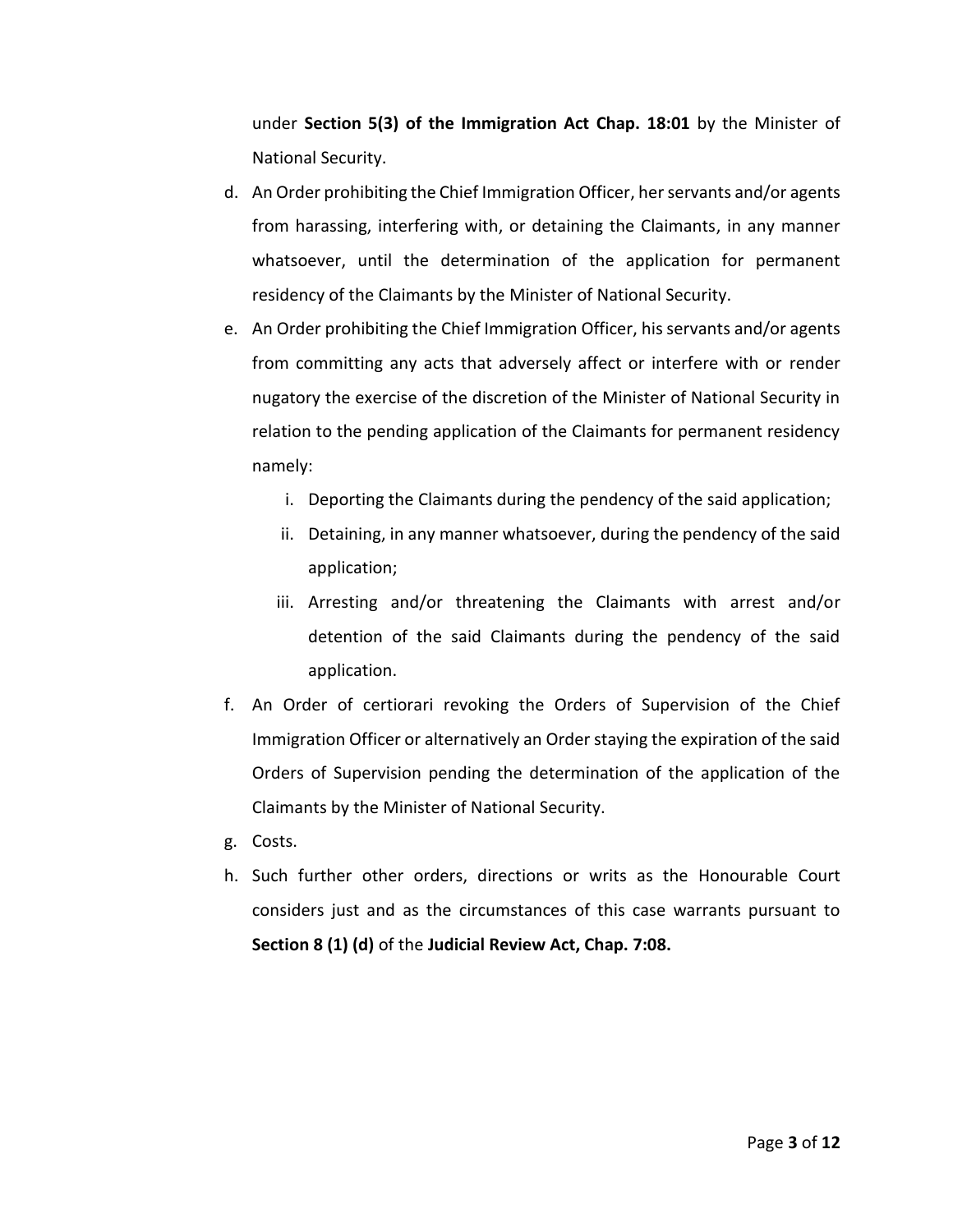## **B. Factual Background**

- 3. The First Claimant has resided in Trinidad and Tobago for approximately 25 years and the Second Claimant, his wife, for around 12 years. They have two children who are citizens of Trinidad and Tobago and attend school here.
- 4. The facts are outlined by Gewan Harricoo, on behalf of the Defendant, as being obtained from the records of the Immigration Division and by the First Claimant from personal knowledge.
- 5. The First Claimant entered Trinidad and Tobago on 17 July 1995 on a Chinese Passport. On arrival, he was granted a landing certificate valid until 16 October 1995 for vacation purposes. From the records, and the Claimant does not disagree, there were no extensions of that landing certificate sought or obtained prior to its expiration.
- 6. The Harricoo Affidavit outlines certain extensions applied for and granted in 2003 until 2006. It is the Defendant's contention that though the Immigration Division was responsible for the grants of these extensions, they were improper, as there was no record of valid extensions from 1995 to 2003.
- 7. The First Claimant applied for permanent residence on 4 May 2005. In June 2006, the First Claimant was informed that his application was refused. The Defendant alleges that this refusal was based on a report that the First Claimant had worked without a work permit. However, no such report is attached.
- 8. The First Claimant requested re-consideration of this application in July 2007. The First Claimant alleges an officer of the Defendant advised him that he was required to leave the country and re-enter. The Defendant's records contain an approved visa for the First Claimant dated 12 October 2007.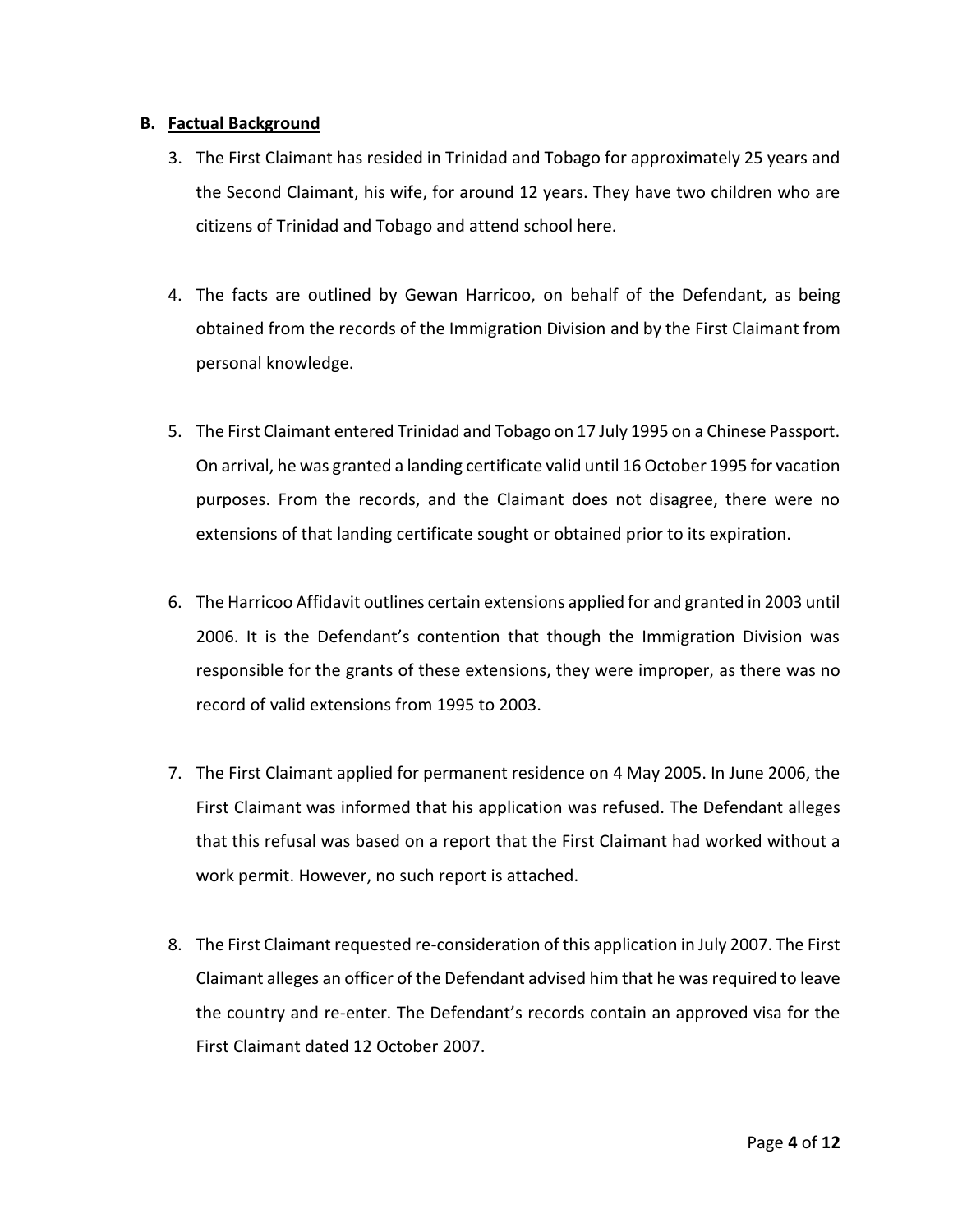- 9. The First Claimant departed Trinidad and Tobago on 31 October 2007 and returned on 26 January 2008. The First Claimant contends he returned to China. On 11 July 2008, the Second Claimant is recorded to have arrived in Trinidad and Tobago. She was granted an entry certificate up to August 2008. The Claimants were married on 13 July 2008. The First Claimant was granted extensions on his entry certificate up to May 2009.
- 10. It is undisputed that the First Claimant opened and registered two restaurant businesses, but he claims that they were never operational.
- 11. The First Claimant made a second application for permanent residence on 12 March 2012. The Claimants also allege that the Second Claimant made a similar application (File A13-26-10); however, they do not provide a date of the application.
- 12. On 8 November 2012, both Claimants were detained for breaches of the Immigration Act. The First Claimant was detained for overstaying his entry certificate and for working without a valid work permit. The Second Claimant was detained for overstaying her entry certificate. The Second Claimant was placed on an Order of Supervision.
- 13. On 12 November 2012, the First Claimant paid a security bond in the sum of \$24,000, which is stated to have been received by the Immigration Division on 17 December 2012. The First Claimant was then released from detention on an Order of Supervision. The Claimant alleges he was released on 24 December 2012 while the Defendant alleges he was released three days earlier on 21 December 2012. The Immigration Division retained the Claimants' passports.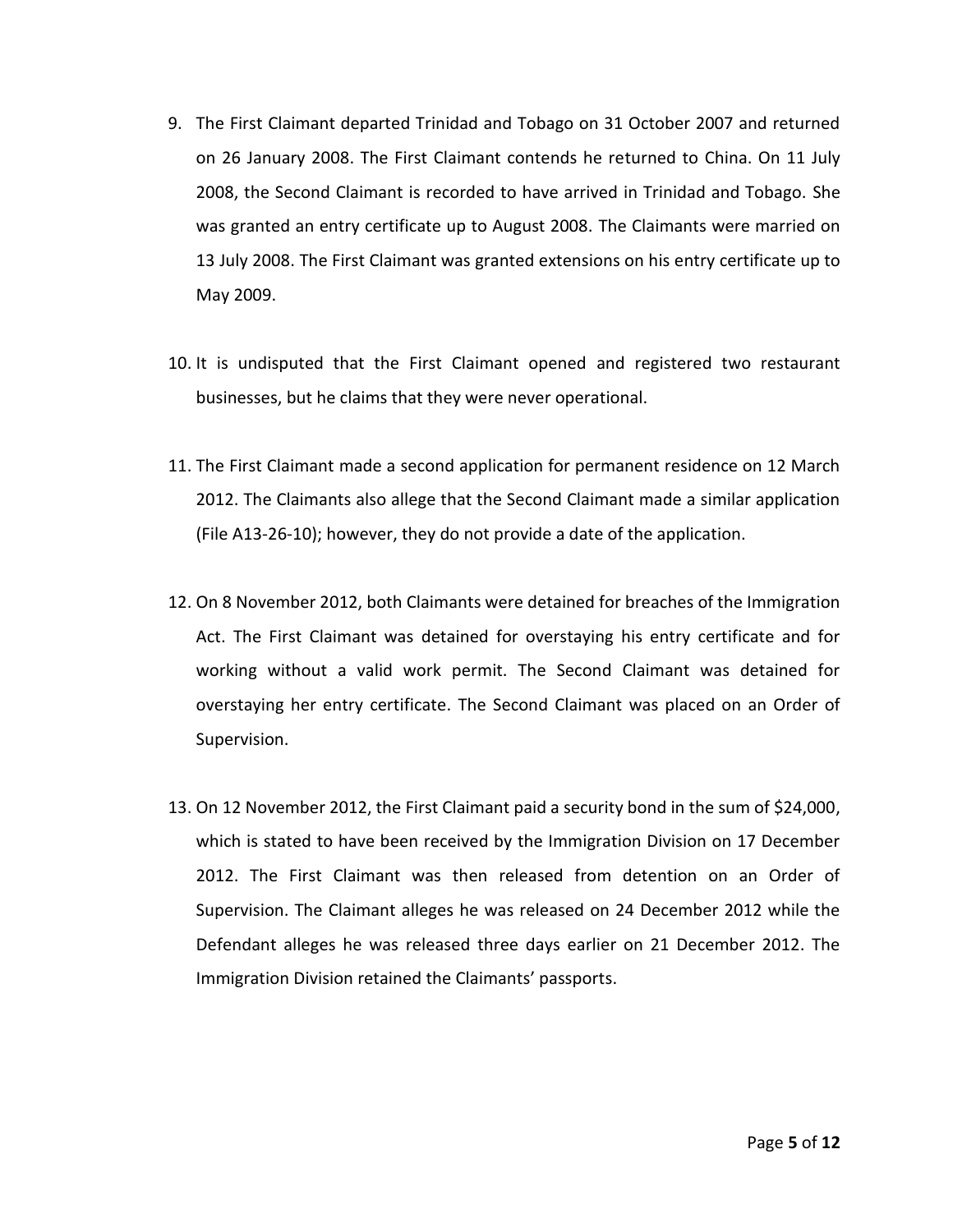- 14. The Defendant's records show an application from the Second Claimant on 12 February 2013 for permanent residency with an interview scheduled for 21 November 2017.
- 15. The Defendant states that its records show that a Special Inquiry was held in relation to the Claimants on 18 November 2013, wherein the First Claimant admitted to have worked and earned profits without a valid work permit. The Defendant states the Claimants were granted Voluntary Departure and attached said grant to the Affidavit of Gewan Harricoo.
- 16. The Claimants left Trinidad and Tobago on 9 December 2013, travelled to Guyana and returned the same day. The Claimants were granted entry into Trinidad and Tobago (the Second Claimant upon payment of a bond) with entry certificates valid until 8 March 2014.
- 17. On 21 November 2017, the Claimants were interviewed in relation to their permanent residency applications. They were asked to provide further documentation in relation to their address in Trinidad and Tobago.
- 18. The Defendant alleges that the interviewing officer observed that the Claimants had once again overstayed their entry certificates. Their last extension was valid until June 2016. They were placed on Orders of Supervision and asked to return the next day. They were interviewed and admitted their failure to apply for further extension. They were issued Orders of Supervision and their passports retained.
- 19. The Defendant declared that the Claimants ceased to be permitted entrants as defined by the Immigration Act. A Special Inquiry was scheduled for 24 October 2019. There were numerous adjournments to accommodate the Claimants' Attorney-atlaw.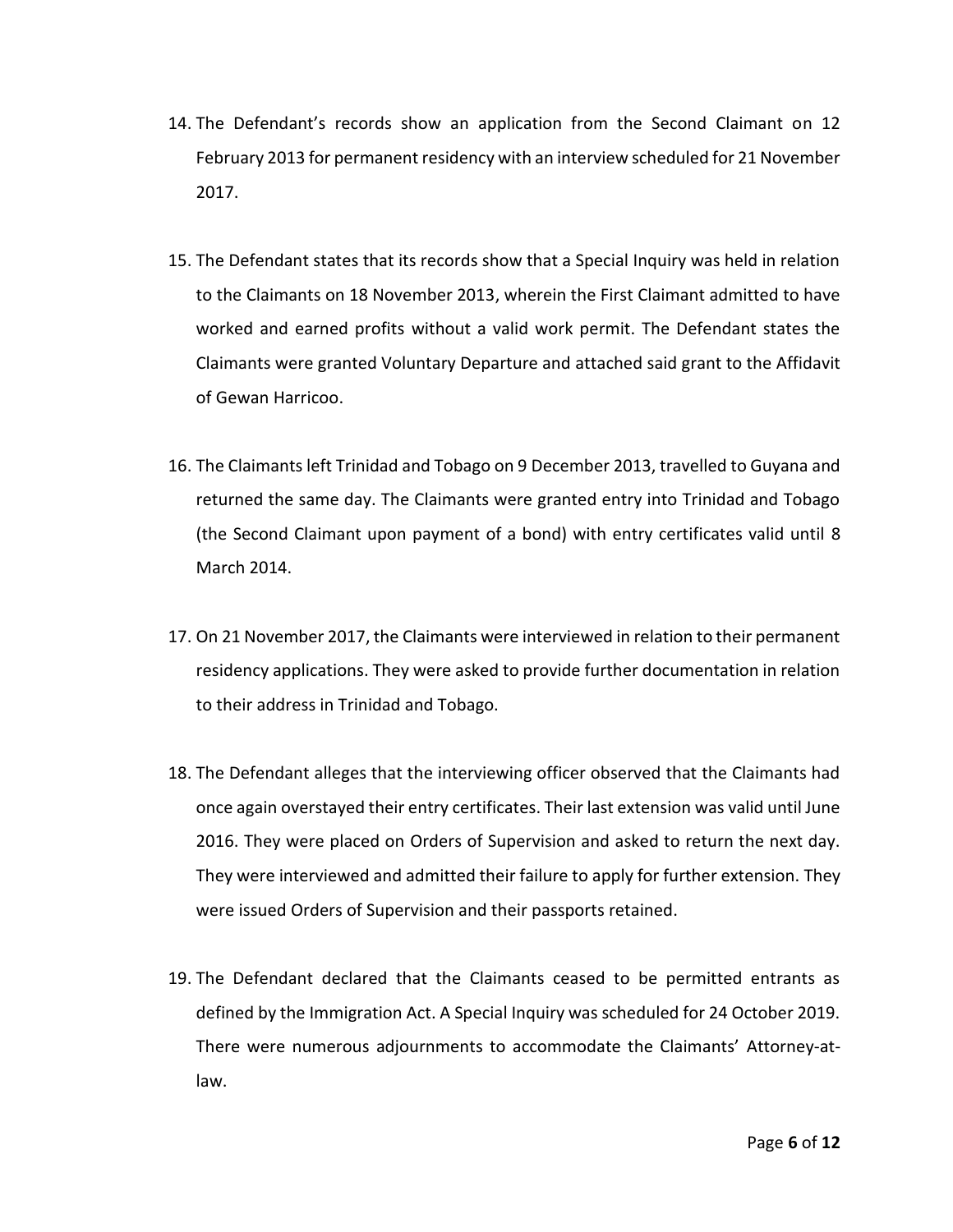- 20. The Claimants sent a pre-action protocol letter, dated 20 January 2020, to the Defendant indicating their intention to file for judicial review if the decision to hold a special inquiry was continued. The Defendant claims that it never received this letter.
- 21. The Claimants were issued with fresh Orders to show Cause and Notice of Hearing in Deportation Proceedings on 24 January 2020.
- 22. On 27 January 2020, the Claimants applied to the Court for leave to apply for judicial review. Leave was granted on 29 January 2020. The present claim was then filed, with an affidavit in support, on 12 February 2020. During the period of Case Management, the Claimants allege that the Defendant has continued to set dates for Special Inquiry into their files on 10 March 2021 and 8 April 2021.

## **C. Issues**

23. The issues to be determined are:

- a. Whether the Defendant ought to have awaited the decision of the Minister on the Claimants' applications for permanent residency before initiating and/or prosecuting and/or continuing the Special Inquiry;
- b. Whether the Defendant wrongfully exercised her power to cause a Special Inquiry in the absence of the Minister's declaration that the Claimants ceased to be permitted entrants.

## **D. Law and Analysis**

*Whether the Defendant ought to have awaited the decision of the Minister on the Claimants' applications for permanent residency before initiating and/or prosecuting and/or continuing the Special Inquiry*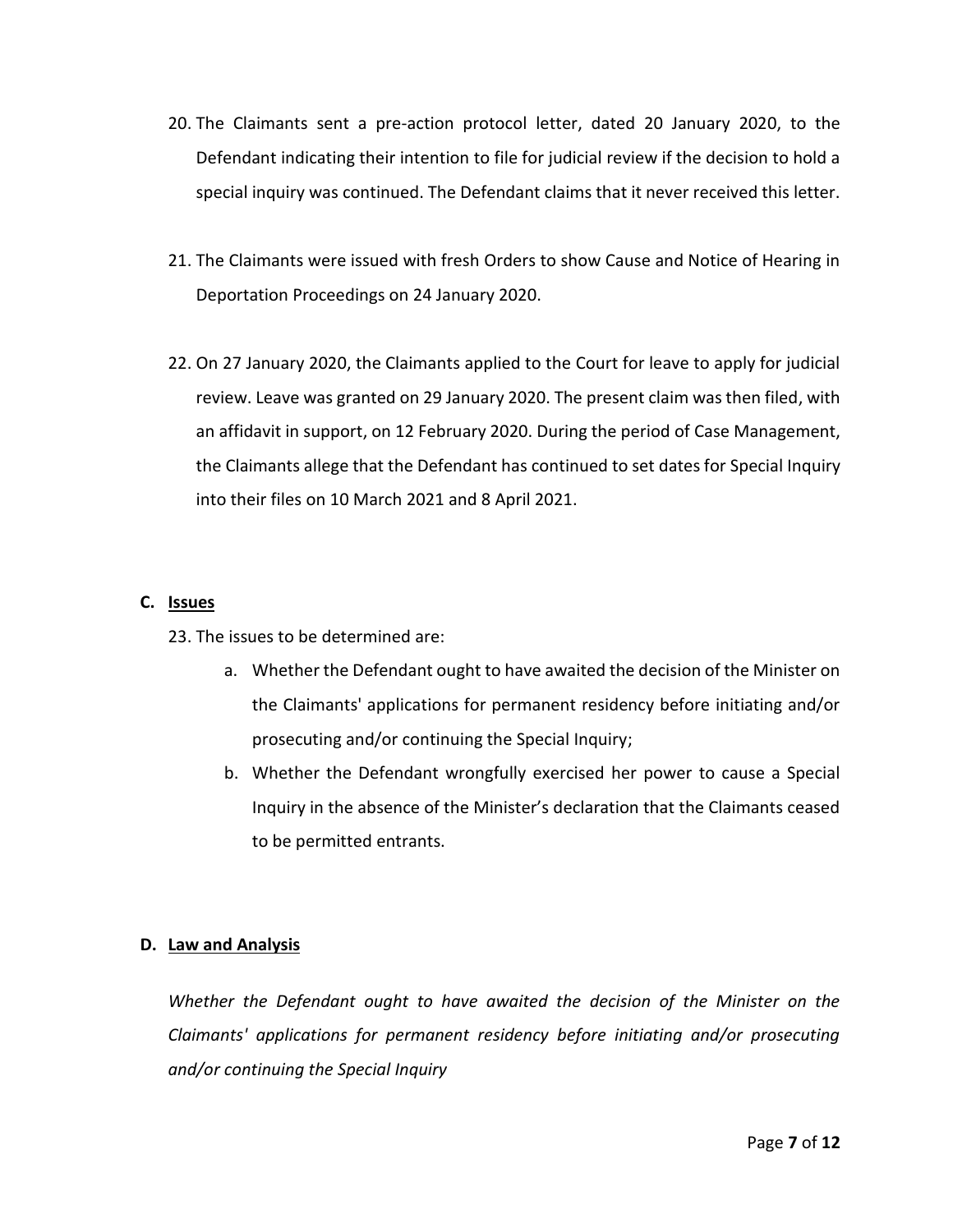#### 24. **Section 23(2)** of the **Immigration Act** provides:

*"Subject to any Order or direction by the Minister, the Chief Immigration Officer shall, upon receiving a written report under section 22 and where he considers that an inquiry is warranted, cause an inquiry to be held concerning the person respecting whom the report was made."*

#### 25. **Section 5(3)** of the **Immigration Act** provides:

*"For the purposes of subsection (1)(f) the Minister may in his discretion, confer the status of a resident on any person he considers fit."*

- 26. It is the Claimants' submission that the potential for an adverse finding under Special Inquiry affects their applications to the Minister for permanent residency. Further, if an order of deportation is made against them, it could render a decision of the Minister on the permanent residency application nugatory.
- 27. The case of **Burrowes v Chief Immigration Officer CV2016-01749** supports the Claimants' contention. At paras. 72-74, the court held that a Special Inquiry ought not to be held where it is proven that an application for permanent residency is pending before the Minister:

*"72. In my view, the Chief Immigration Officer must have envisaged the possibility that the Minister would grant the applications for permanent residency, at some time in the future either before or after the determination of the Special Inquiry. In such eventuality, the Ministerial Order would be rendered nugatory, if the Claimants had already been deported pursuant to the results of the Special Inquiry. 73. It was my view, that the scheme of section 23(2), by conferring discretionary power on the Chief Immigration Officer, subject to any order or direction of the Minister, implicitly required her to foresee, that a pending application could be viewed favourably by the Minister and that such future Ministerial Order or*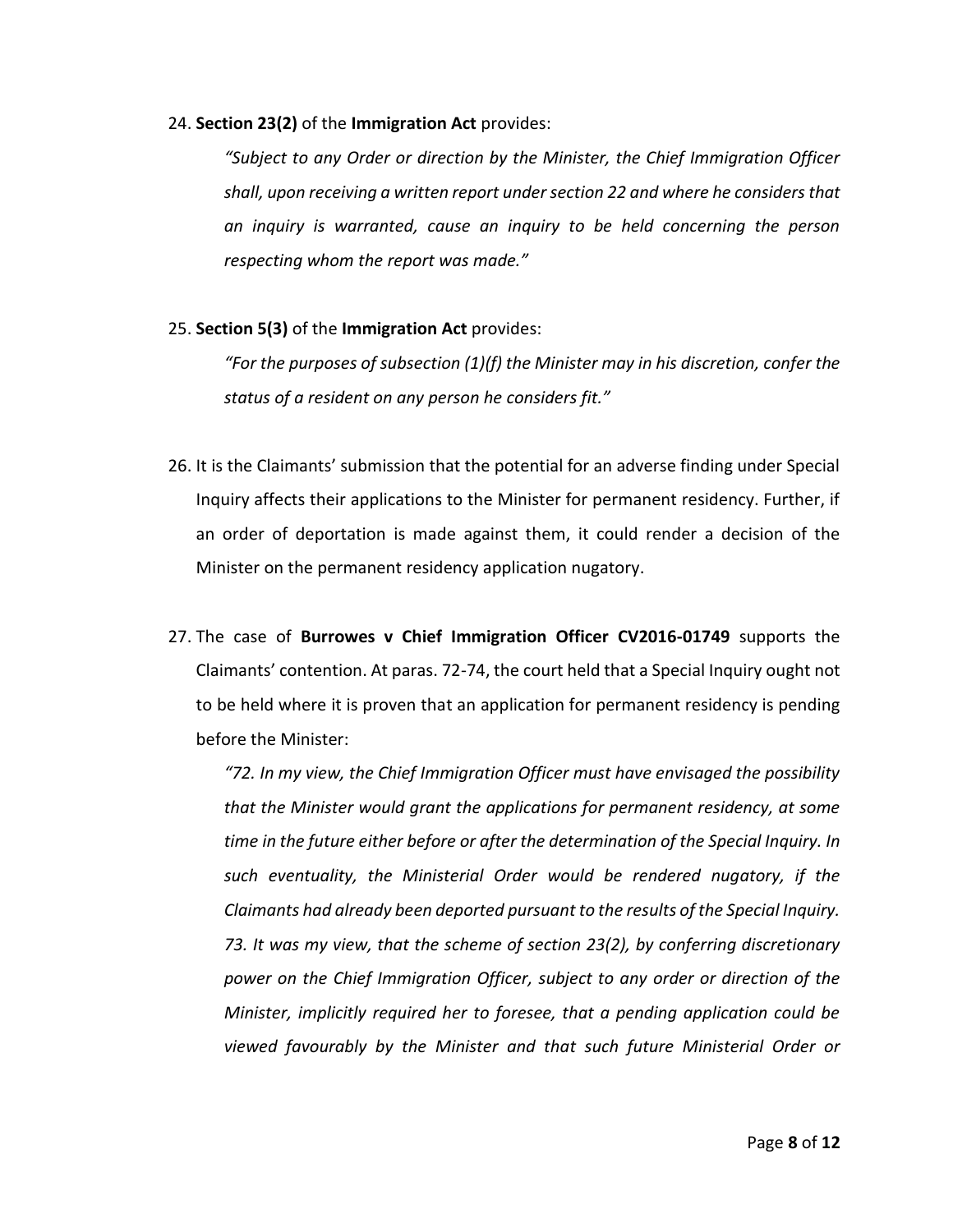*direction would be frustrated, if the Special Inquiry had ended with the deportation of the Claimants.*

*74. It is therefore my view that the scheme section 23(2) required the Chief Immigration Officer to give way to the Minister and await the exercise of his discretion, if there is a pending application for permanent residency."*

- 28. The Defendant submits that the court in **Burrowes** failed to consider the discretion of the Minister to cancel any deportation order. The Defendant submits that the **Burrowes** interpretation did not consider the scheme of the Act as a whole. It is submitted that the existence of this discretion means that a deportation order could not render a Ministerial order for permanent residency nugatory.
- 29. However, this submission does not sufficiently address the critical point made by Dean Armorer J, as she then was, in **Burrowes** that **S.27(6)** may not forestall immediate deportation after the special enquiry, if it is allowed to continue.
- 30. The detailed history of the matter set out in the Defendant's submissions vividly paints a picture of the Claimants' failures to obtain extensions and work permits as required by the Immigration Act. However, the present case is on all fours with the **Burrowes** case regarding the status of the two sets of claimants. They were all faced with Special Inquiry proceedings that could result in immediate deportation. In addition, they had in common the fact that they had all been declared as persons who ceased to be permitted entrants while at the same time had pending applications before the Minister for permanent residency.
- 31. In the circumstances of this case, though the present Claimants have been far more egregious in their flouting of local immigration laws than the **Burrowes** family, the Special Inquiry ought not to have been convened while the permanent residency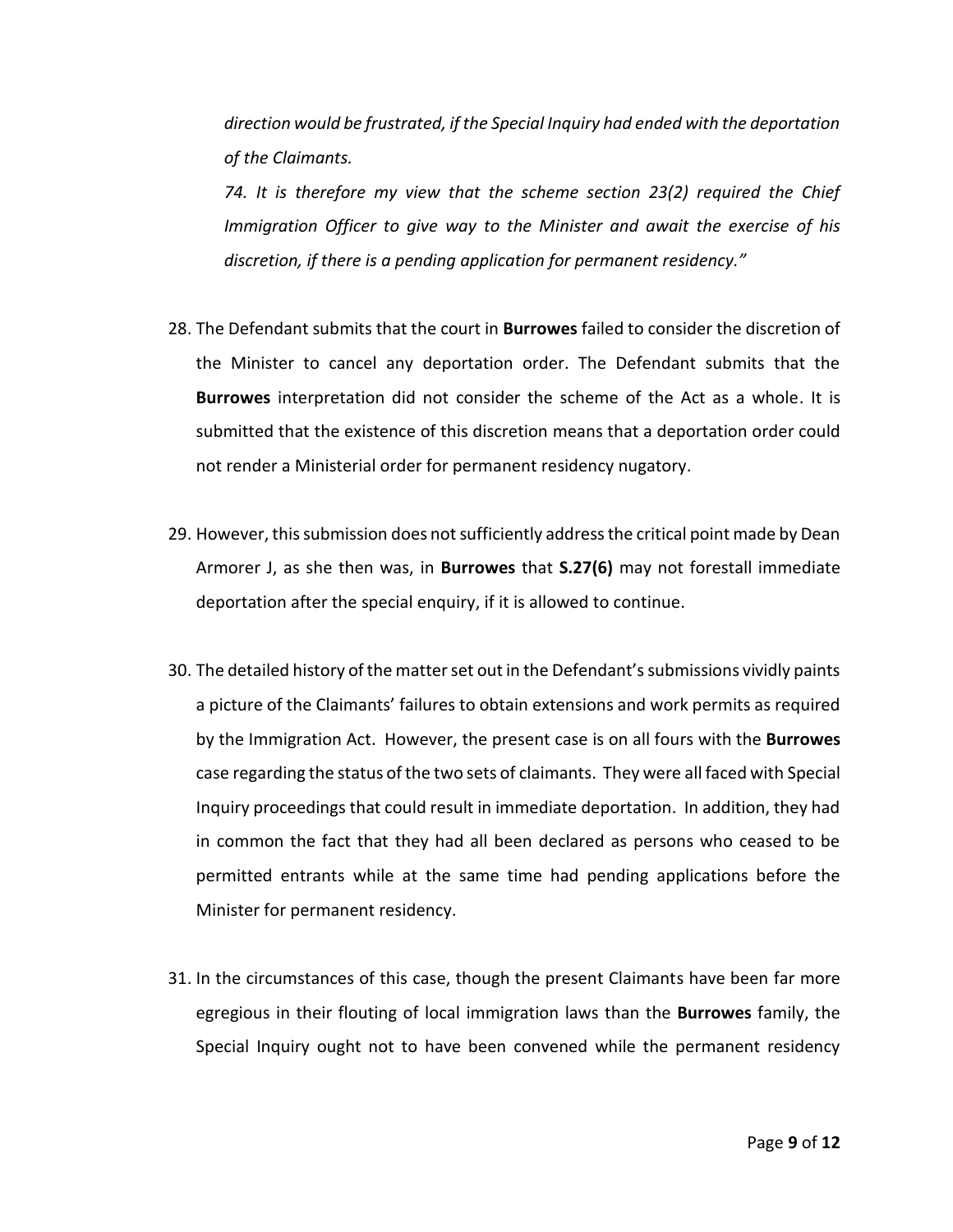application was pending before the Minister. There will be judgment for the Claimants on this point.

*Whether the Defendant wrongfully exercised her power to cause a Special Inquiry in the absence of the Minister's declaration that the Claimants ceased to be permitted entrants.*

- 32. The Claimant contends that the Chief Immigration Officer should only exercise her power under **Section 23(2)** of the **Act** to cause a Special Inquiry if she receives a report pursuant to **Section 22** of the **Act** with the proper declarations made by the Minister that the person ceased to be a permitted entrant.
- 33. The Defendant has sufficiently answered the Claimants' contention on this point by citing the **Delegation of Powers by the Minister to Efficiently Deport Illegal Immigrants Order, 1986** wherein the Minister of National Security authorized the Chief Immigration Officer to declare when a person described in **Section 9 (4)** of the **Immigration Act** has ceased to be a permitted entrant.
- 34. It is demonstrated, therefore, that the Chief Immigration Officer herself is authorized by statutory instrument to make such declarations. The Defendant submits that, in light of this authorization, the Chief Immigration Officer need not await the Minister's declaration that a person has ceased to be a permitted entrant before giving directions for the holding of a Special Inquiry. There is no evidence to show that the Chief Immigration Officer did not act pursuant to the Order empowering her to declare the Claimants as persons who ceased to be permitted entrants and she, therefore, is deemed to have acted in accordance with the Immigration Act.
- 35. As a matter of evidence, as pointed out by the Defendant, the uncontroverted evidence contained in para. 27 of the Affidavit of Gewan Harricoo, filed on 19 January 2021, is that the Chief Immigration Officer declared that both Claimants ceased to be permitted entrants in accordance with **Section 9(4)** of the **Immigration Act**.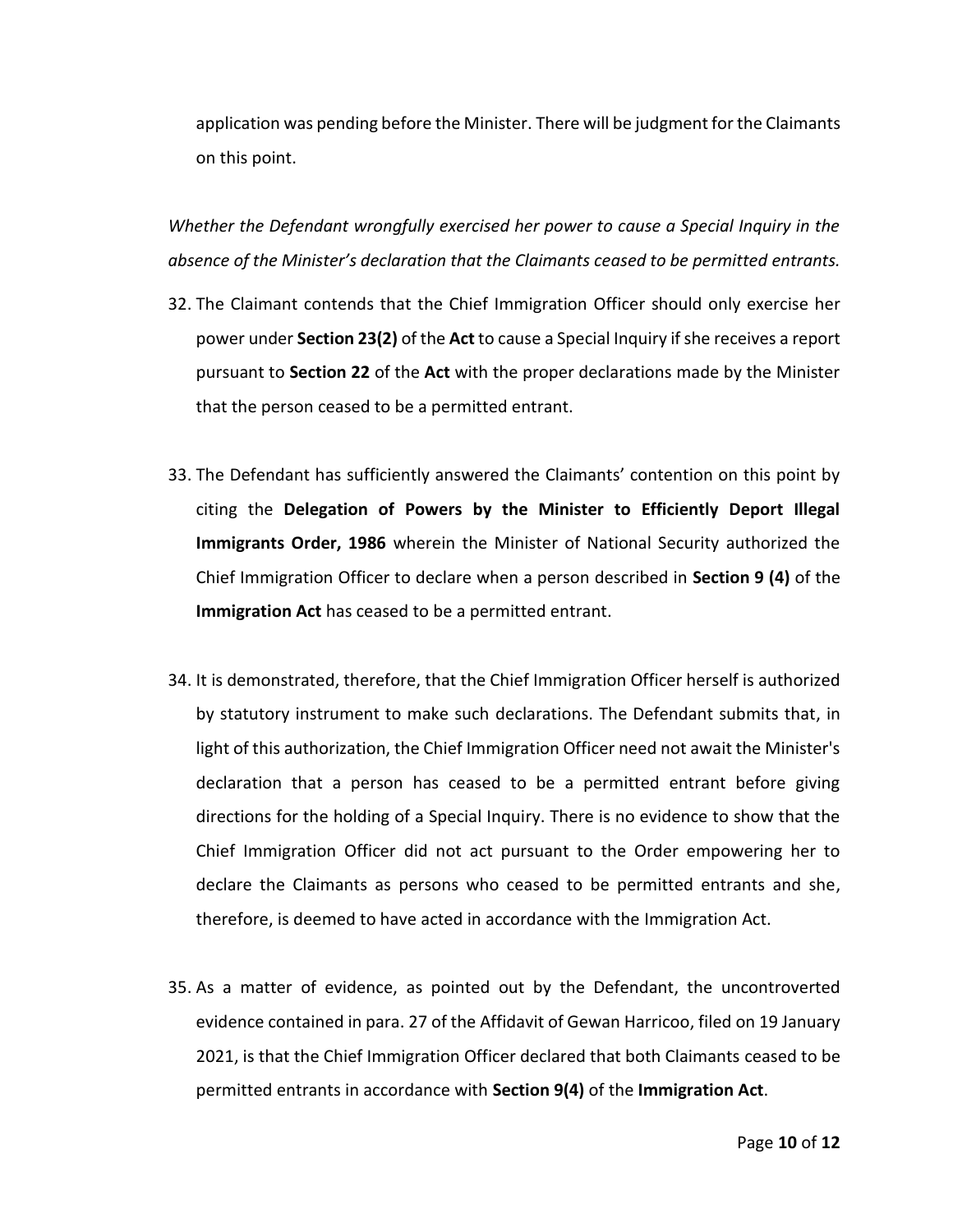36. This limb of the Claimants' submission fails.

## **E. Conclusion**

37. The Claimants have succeeded in proving that the Defendant ought not to have initiated and continued the Special Inquiry proceedings against them while their application for permanent residency was pending before the Minister.

## 38. **IT IS HEREBY ORDERED** as follows:

- a. An Order of certiorari quashing the decision of the Chief Immigration Officer her agents and/servants, initiating and/or prosecuting and/or continuing the process of Special Inquiry under **Section 23 of Immigration Act Chap. 18:01,** during the pendency of the applications for permanent residency by the Claimants under **Section 5(3) of the Immigration Act Chap. 18:01** before the Minister of National Security for decision.
- b. An Order of prohibition staying all or any proceedings, namely the Special Inquiry, under the **Immigration Act Chap. 18:01** by the Chief Immigration Officer allowing for the detention or deportation of the Claimants until the determination of the applications of the Claimants for permanent residency under **Section 5(3) of the Immigration Act Chap. 18:01** by the Minister of National Security.
- c. An Order prohibiting the Chief Immigration Officer, her servants and/or agents from harassing or detaining the Claimants until the determination of the application for permanent residency of the Claimants by the Minister of National Security.
- d. An Order prohibiting the Chief Immigration Officer, her servants and/or agents from committing any acts that could render nugatory the exercise of the discretion of the Minister of National Security in relation to the pending application of the Claimants for permanent residency.